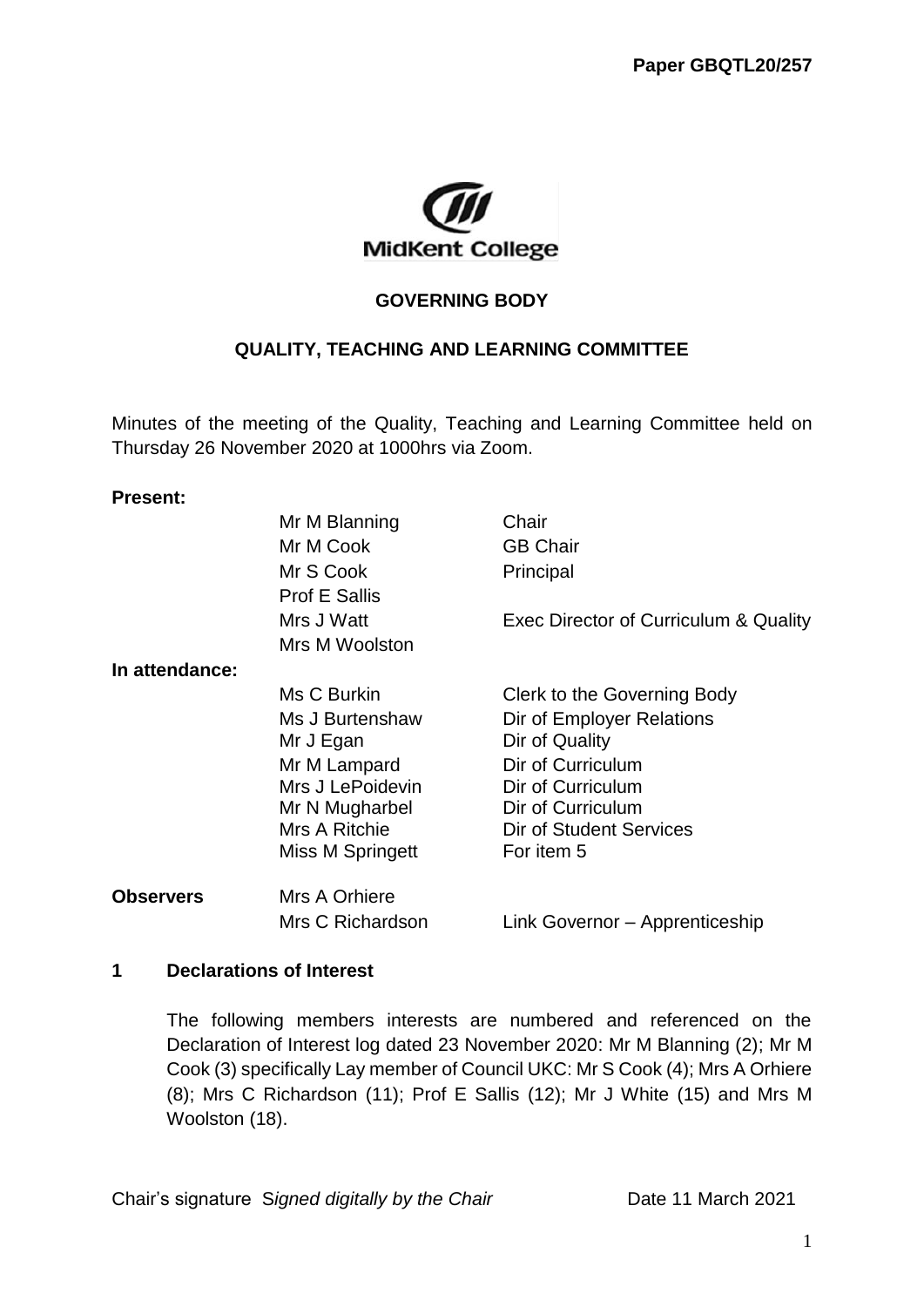The attendance of non-member Mrs C Richardson, Link Governor for Apprenticeships and Mrs A Orhiere was agreed. The Chair welcomed Mrs J LePoidevin, the new Curriculum Director including HE and Mr M Lampard in his new role as Curriculum Director.

## **2 Apologies for Absence**

Apologies were received from Mr J White, Student Governor due to illness.

### **3 Minutes of the previous meeting held on 25 June 2020**

The minutes of the previous meeting held on 25 June 2020, paper GBQTL20/245 were agreed and accepted as a true record and will be digitally signed by the Chair.

The QTL call notes from 17 September 2020 paper GBQTL20/246 and 22 October 2020 paper GBQTL20/247 were also noted.

### **4 Matters Arising**

The Chair reminded members of the discussions held during the QTL calls and noted the progress being made. Most recently, members had heard detailed reports from the new HoD for H&SC and CC and IT&BS about dealing with issues that had arisen last year in that department, about English and maths October re-sits and about the management across the college of virtual lesson attendance.

### **5 Student Activities Update** - **Paper GBQTL20/248,**

Maddie Springett presented on behalf of Jordan White, the Student Activities Update and members noted:

- Student Voice Members asked the students' view on remote lessons. They were assured that attendance is improving and the feedback at the Student Voice Conference, which was conducted on Zoom, reported that they preferred on campus learning but appreciated the effort lecturers have made in making the remote lessons engaging and interactive. Some Governors had visited Zoom lessons and found them very informative but were concerned about 'Zoom fatigue'. They were assured that as the lessons were engaging with the use of breakout rooms etc. it helped students manage the time and the balance was correct.
- Climate Change and the role of FE colleges in combatting it (in response to an AoC event for student governors attended by J White). Members were very interested in this subject, in particular the attitudes and views of students in the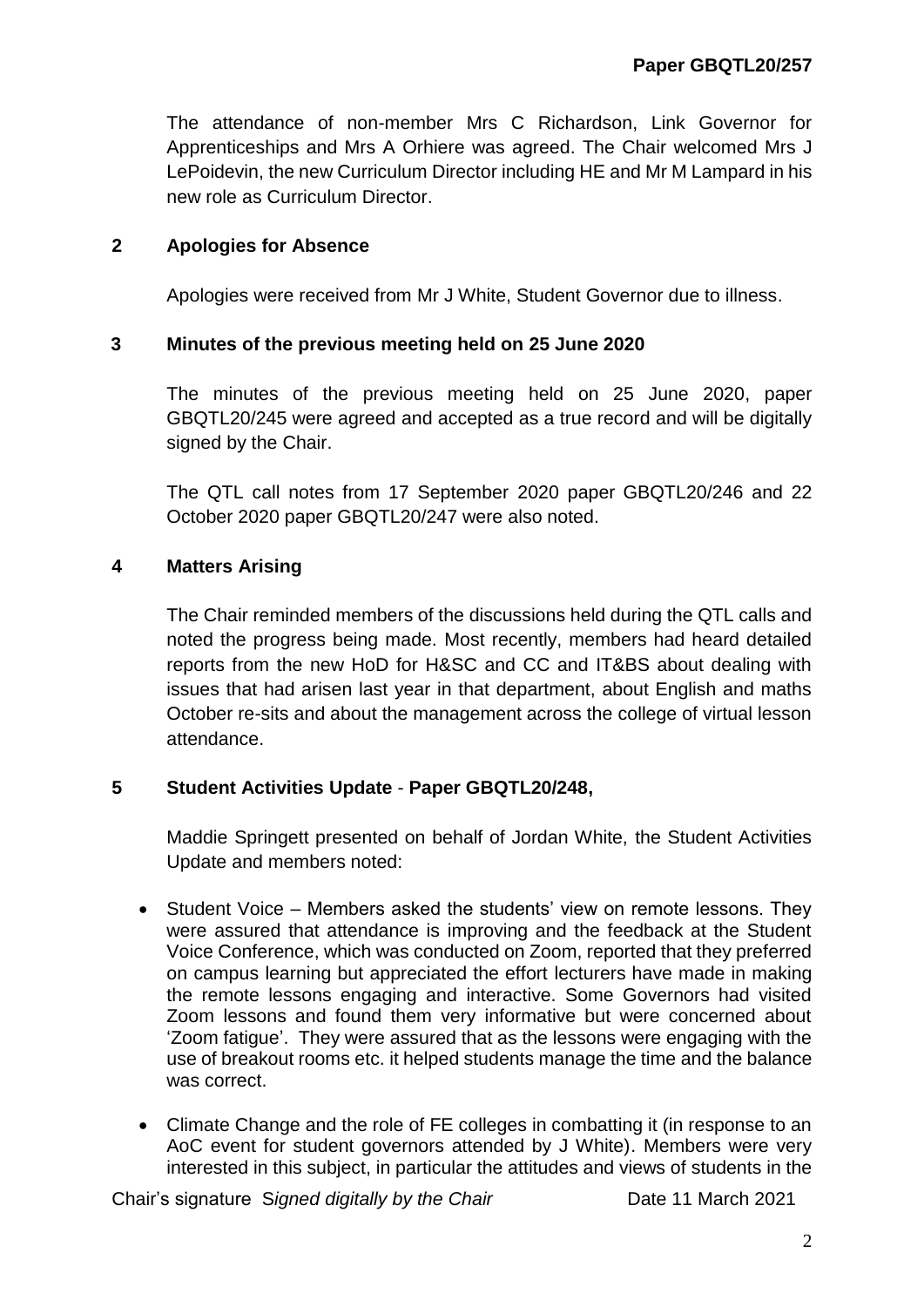College, and were informed that J White and M Springett plan to explore this further. It was agreed that a more strategic discussion on the subject is required at the Governing Body Strategic Away Day. Prior to the discussion, it would be beneficial if the College could be proactive and approach students to get involved in a focus group to see where the College sits on the 'map' and students attitudes towards the subject.

**Action: J White/M Springett/M Cook/S Cook**

• SAR/QIP Panels – J White attended some of the panels and his feedback is include in item 11.

Members thanked J White/M Springett and the team for the update and **accepted** the report.

## **6 Executive Director of Quality and Curriculum Report** - **Paper GBQTL20/249.**

Jackie Watt introduced the paper and updated the Governing Body of the progress the College is making against KPIs and continuing to improve the student experience.

**Attendance** is being impacted by students in isolation however the College continues to take actions to address this especially in English and maths. Members had a detailed and robust discussion regarding this challenge but noted the improved data at 84.8% cumulative attendance year to date including enforced isolation. They were pleased to note improvements particularly in remote learning due to the adaptations to lessons. Detailed information on this topic was also provided separately via a Link Governor visit (enclosed in the papers) by the HoD of one of the largest departments. Attendance remains a key focus for the College and all is being done to make improvements. Members noted particular areas in special measures and the support put in place to – successfully - improve the attendance in areas such as Motor Vehicle and Engineering. The next step is to further improve the quality in these areas. Evidence was noted indicating that the mind-set around the expectation of attendance is more positive in students and parents, which is supporting the improvement. Some curriculum areas have been brought back onto campus to assist with practical assessments and this has also improved attendance. Particular areas where students require additional support are also on campus and their anxieties are being managed with the facilities around health and wellbeing. Awarding Bodies have not yet made any adjustments to assessments of practical subjects to cope with limitations on in-college attendance. There was some delay in particular practical subjects due to the Government restrictions but all students have now been assessed for the previous academic year.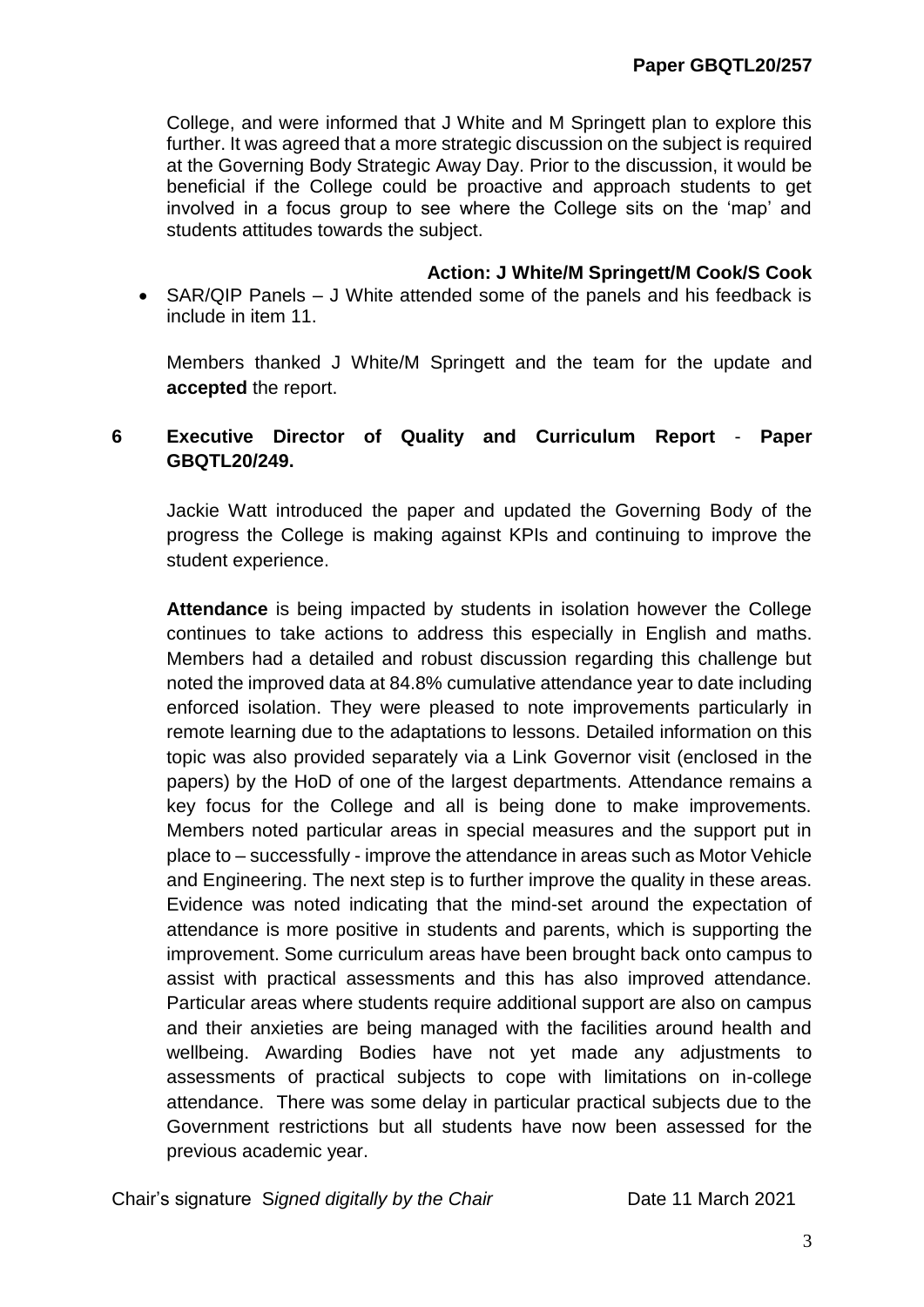**Lesson observations** have started via Zoom and CPD re teaching, learning and assessment has seen significant participation by tutors. The observations are being carried out by using a camera in the classroom and is evidencing that adaptations are making a positive impact in learning. Using a camera, rather than a physical presence, allows a truer picture of the lesson to be seen, it is also highlighting the resilience of staff and students. Spot checks are also carried out regarding registered attendance and evidences correct data.

English and maths are all being delivered remotely with 70% of the 4000 students being fully engaged and learning time has significantly increased. Various feedback from students this term indicates satisfaction with this changed delivery method.

SAR validation panels are mostly complete with the majority of areas being graded as 'Good' with one area being graded as Outstanding and one named area being graded as Inadequate. The volume of students in this area is less than 2% of the colleges 16 -18 year old. Many Governors attended the Panels and noted an excellent fair and robust system. Their attendance had a positive impact on staff.

Quality visits have taken place with subcontractor Mainstream and are scheduled in for monthly visits. There will shortly be a further conversation about the quality of provision, which governors would be interested to hear about at the next call. A brief report on sub-contractor provision will be presented to February QTL Call.

### **Action: J Watt**

The Student Induction Survey showed a high response rate and positive comments. J Watt noted to members that the areas of improvement are being addressed.

Members thanked J Watt for the update and **accepted** the report. They recognised that the positive attitude to managing the change required to ensure students can continue to learn, had made a positive impact on students.

### **7 Draft College Self-assessment Report (SAR) – Paper GBQTL20/250**

Jackie Watt introduced the draft College SAR.

Members noted a well written report that used the information gained at the Departments Self-assessment and Quality improvement Panels to reflect correctly the position of the College. Governors were able to validate the content by triangulating the information they have gained at the Panels and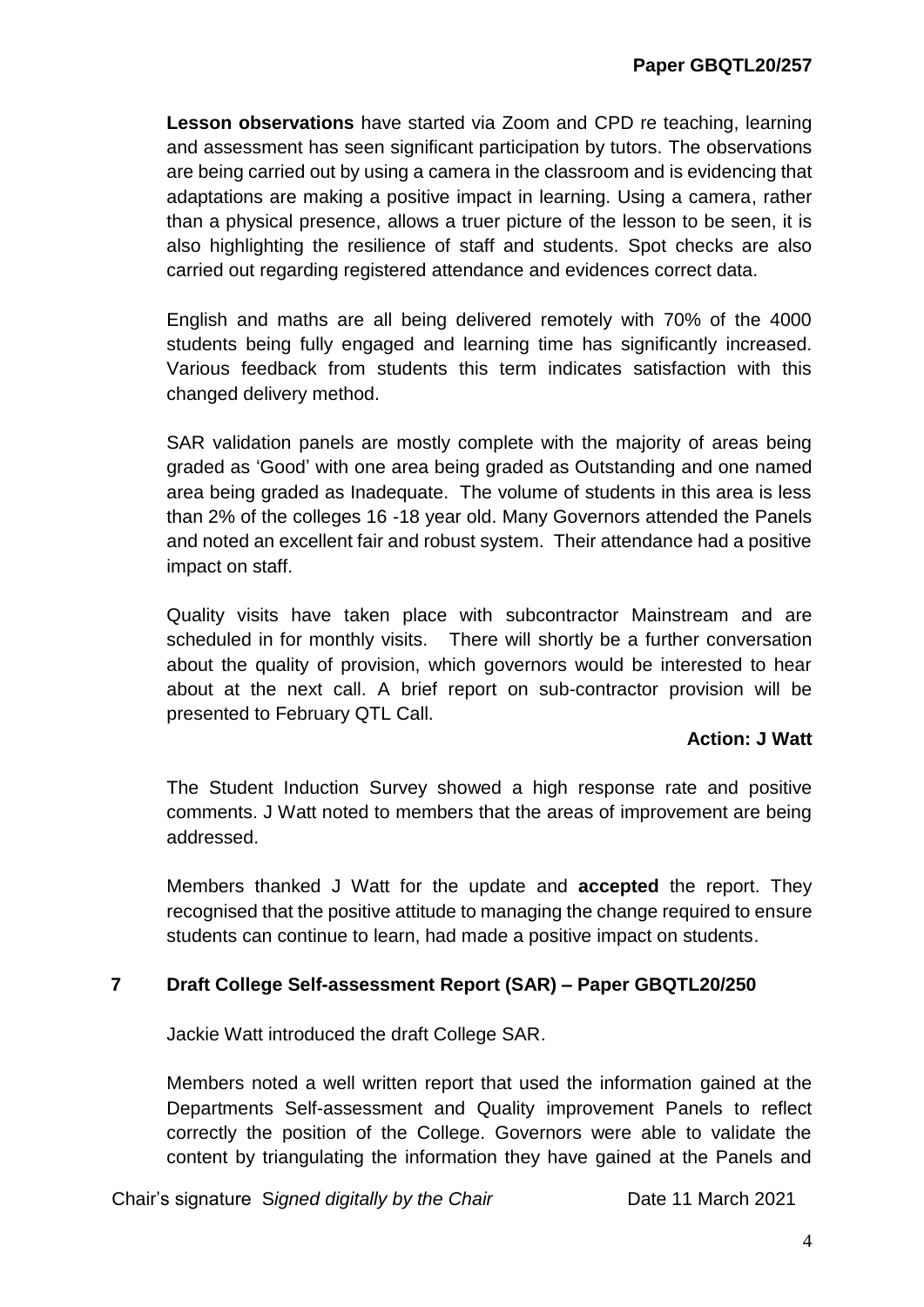visits to lessons. They felt the judgements was accurate and grades sensible. The report also reflected the Ofsted framework to give assurance and provide examples.

Governors commented that this SAR was a solid base on which to continue the journey of improvements. In reviewing the areas for improvement in the College as a whole, they discussed the importance of both having and reporting the impact of employer feedback on the full circle of the 3i's / Quality of Education, and the importance of understanding (better) final destinations for students leaving the College, for the same purpose.

Members agreed the report grade and suggested that going forward there should be a focus more precisely on the various strands that make up a grading category. In particular, members discussed the category of Personal Development and agreed that at this College especially it is an absolutely key element of provision and the aim should be to improve it beyond merely 'Good'.

Members thanked J Watt for the College SAR and following a final proof read, agreed to **recommend** it the Governing Body.

#### **Action: J Watt/M Blanning**

#### **8 Apprenticeship Update – paper GBQTL20/251**

Jane Burtenshaw updated members on the current position and the following was noted:

- 2019/20 year end achievement v's 2018/19
- Improvement notice from ESFA
- Staffing for Electrical and Carpentry departments
- 2020/21 enrolment and financial impact

J Burtenshaw informed members that Covid-19 had significantly impacted this area with a number of apprentices being unable to complete their work placements or end assessments but the current picture is improving and momentum is gathering. The team are now able to re-engage with employers and visit sites. They can also support employers with the changes to Standards from framework and assist with revised funding application processes.

C Richardson, Link Governor for Apprenticeship, joined the meeting and reported a challenging but positive time for the area, with opportunities to revise and improve some processes post-Covid.

Chair's signature S*igned digitally by the Chair* Date 11 March 2021 Member noted there are now 174 enrolments on 29 new Standards programmes and discussed the offer and length of programme (generally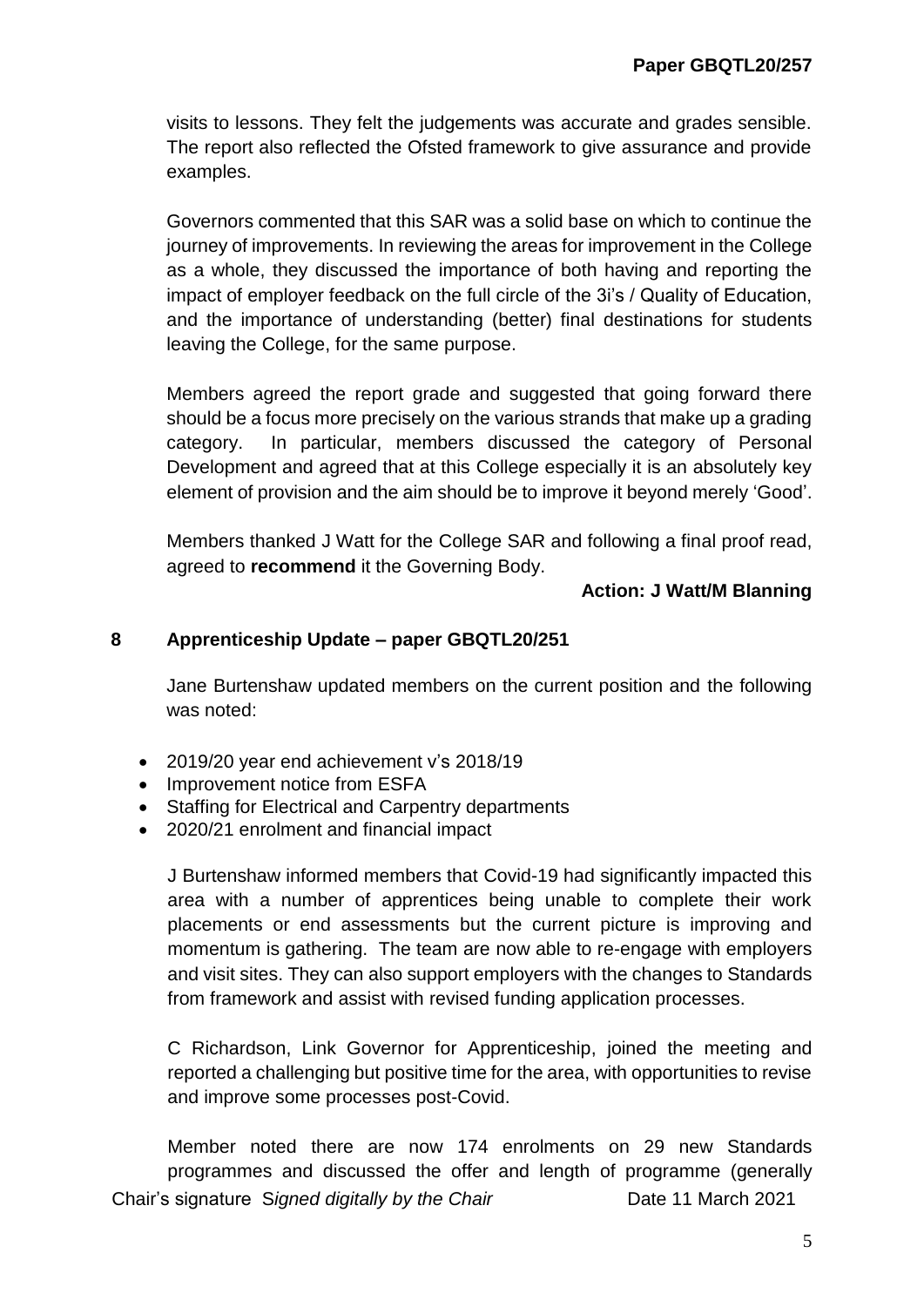longer than the old Frameworks, thereby requiring more attention going forward to the accurate and timely recording of achievement and progress). A possible further risk was noted as 13 standards include formal qualifications (e.g. City and Guilds L3) which the student can achieve, leaving the end point assessment (EPA) with limited value for the Apprentice or their employer. If the EPA is not completed the College cannot record the student as achieved. The importance and value of EPA is being explained to students and employers.

The College has analysed carefully the 2019/20 final data, and it was noted that if Covid had not occurred, this area would have continued to make improvements on last year in terms of *timely* Achievement rates, against a national picture of a decline. A large number of Apprentices have now completed their courses following the enforced delays.

Members thanked J Burtenshaw for the update and **accepted** the report.

### **9 Policies for Review**

Ashley Ritchie presented the following policies for approval and recommendation to the Governing Body:

PREVENT Policy & Strategy – Paper GBQTL20/252 - the Policy had been amended in line with Local Prevent Boards and the Strategy and Action Plan amended to identifying key staff. A Ritchie informed members that referrals have increased in 2020/21 and the Policy assisted staff in managing this. It was agreed that the wording regarding training needs to be amended but with this change, they agreed the Policy for **recommendation**.

Student Mental Health Policy - Paper GBQTL20/253 – the Policy has been updated to ensure staff operate within expected professional codes and guidelines when supporting students' mental health and wellbeing. Governors noted that consideration has been taken when updating the Policy to ensure all students are able to access the support in the most appropriate format. Governors were confident that all staff delivering support are relevantly qualified and supported in their role. Members noted that anxiety around Covid had caused an increase in referrals to the wellbeing team but students are quickly receiving the support they need. Agreed for **recommendation**.

#### **Action: A Ritchie**

As the new Safeguarding Governor effective from 9 December 2020, M Woolston informed members that she had reviewed the policies and gave assurance to the Committee.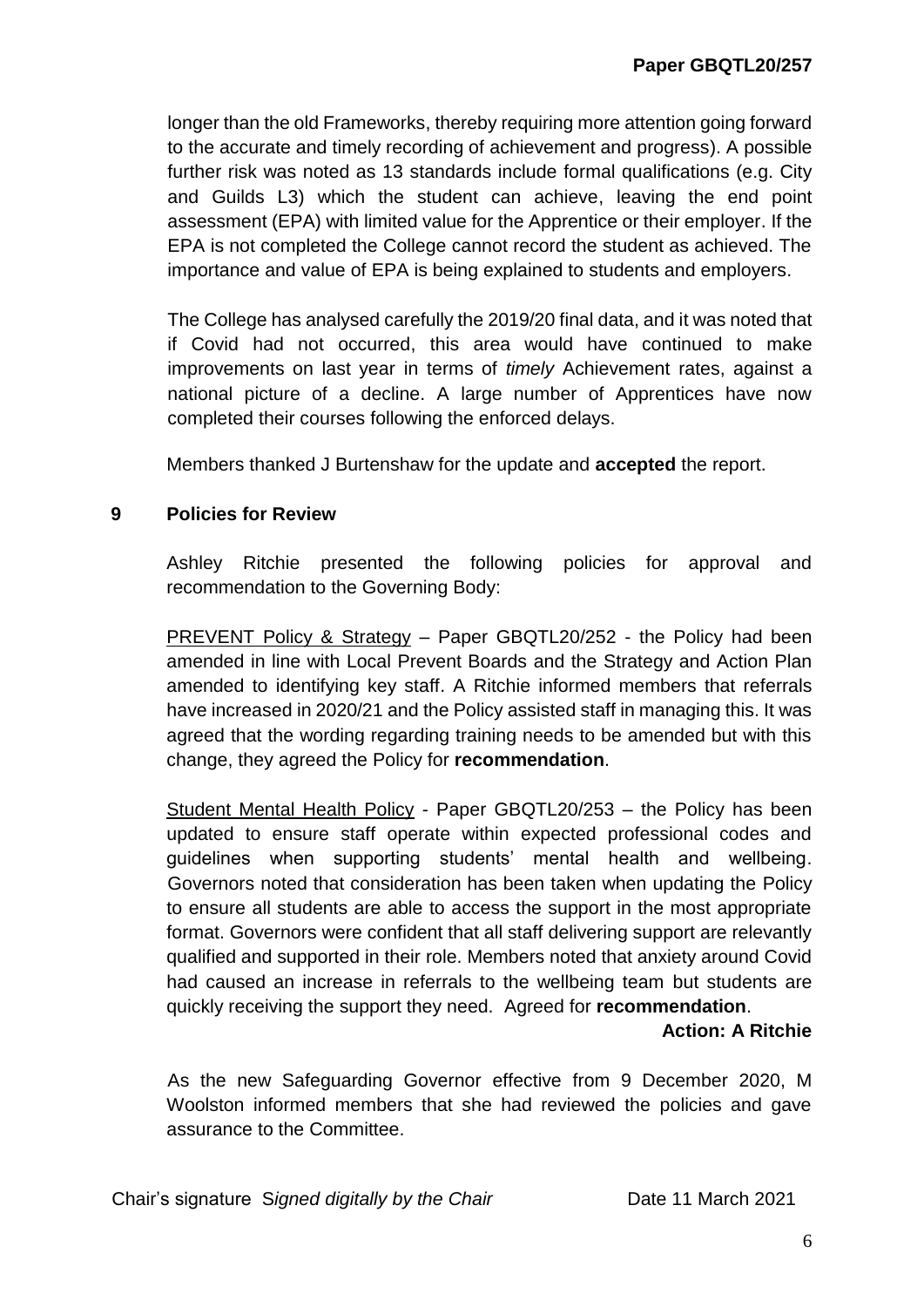Members **agreed** the policies and will **recommend** them to the Governing Body for approval.

### **10 HE & Adult Update – Paper GBQTL20/254**

Jane Le Poidevin introduced the HE & Adult Update and members noted:

- 95 students on HE courses September 2020
- 55 planned to start January 2021 (delayed due to staffing in Civil Engineering and Construction)
- Original business plan (pre-COVID) = 236 students. Including predicted January enrolment, total students = 150

The Link Governor attended the HE and Adult Departmental SARs and the feedback provided in item 11 informed members. They noted the improvements in quality and resources.

Members discuss the potential partnering opportunities with neighbouring Universities (M Cook declare an interest) with regard to validation of (new) courses. The development of new programmes with universities is important to address the needs of employers and Members commended the college for the start in January 2020 of a new Degree Apprenticeship course in Manufacturing. Members discussed the College's unique offer and the need to value and build on this.

Members thanked J LePoidevin for the update and **accepted** the report.

# **11 Feedback from Governors Informal Visits – Paper GBQTL20/255**

Michael Blanning provided a verbal update on Governors Informal Visits, which had informed and triangulated their discussion of the whole-college SAR and of the current issues in the college. Members noted the following feedback forms were included in the meeting papers:

- a) Link attendance summary by various Governors at departmental QIP and **SAR<sub>s</sub>**
- b) Health & Social Care Zoom lesson 19/10/20 M Blanning
- c) HSC/IT/BS 14/10/20 M Blanning
- d) IT SAR/QIP 4/11/20 J White
- e) H&B SAR/QIP Nov 2020 M Cook
- f) Foundation Learning/ESOL Nov 2020 J White
- g) HSC/IT/BS 25/11/20 M Blanning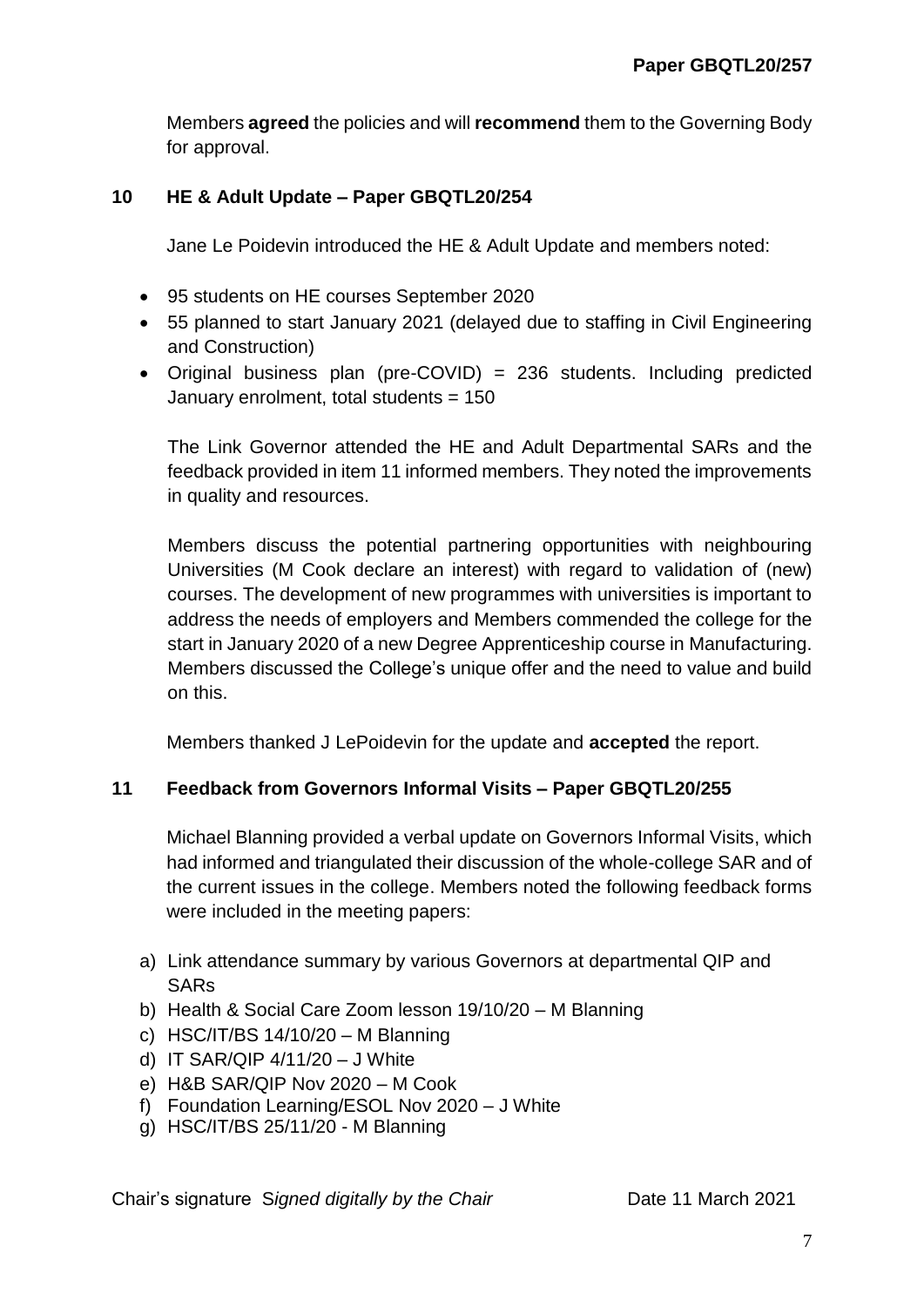Michael Blanning thanked participants for their feedback and encouraged all Governors to continue the visits by contacting the Clerk.

## **12 Risk Register Review (T&L) Paper GBQTL20/256**

Members were reminded that there is an expectation that each Governing Body Committee will review and monitor the risks relevant to their remit, from the College Risk Register to support and challenge the Exec Lead. Any amendments will be recommended to the R&A Committee.

The allocation of responsibility to Committee has been agreed by R&A Committee and are filtered in paper GBQTL20/256. Members **agreed** that all the risks had been addressed during the Committee.

QTL key risks in current rank order are:

- 13 Failure to improve the quality of HE provision
- 17 Failure to provide high quality provision for 16-18 students (incl with SEN)
- 7 Failure to improve standards of Maths and English across the College
- 15 Failure to improve in student attendance and punctuality
- 19 Equalise and have consistently good quality teaching, learning and assessment
- 20 Fraudulent claims for student achievements or falsification of records
- 18 Failure to comply to Office for Students or HESA regulations and returns

Members **noted** the risks with no amendments required.

#### **13 Any Other Business**

The Chair thanked the staff and Governors for their time and input to the meeting.

#### **14 Date of the next full meeting**

The next meeting is scheduled for Thursday 11 March 2021 at 10am.

### **15 Next Call Date -** 4 February 2021

Agenda items agreed:

- Student in-year progress
- Attendance post-Christmas
- English & maths results from November resits
- Outlook from February to the end of year
- (Provisionally) update on quality of sub-contractor provision